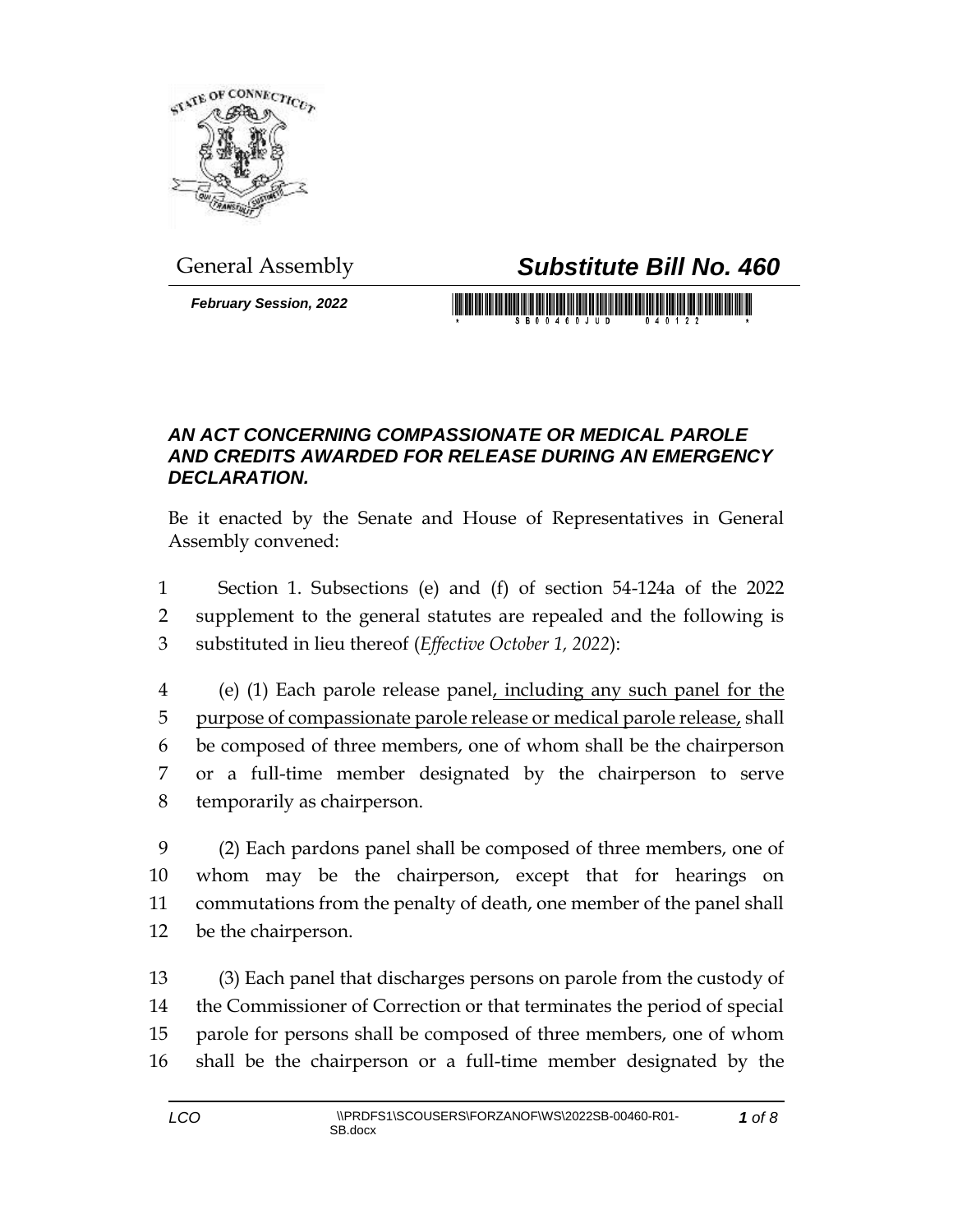chairperson to serve temporarily as chairperson.

 (f) The Board of Pardons and Paroles shall have independent decision-making authority to (1) grant or deny parole in accordance with sections 54-125, 54-125a, 54-125e and 54-125g, medical parole in 21 accordance with the provisions of sections 54-131a to 54-131g, inclusive, 22 as amended by this act, or compassionate parole in accordance with the provisions of section 54-131k, as amended by this act, (2) establish 24 conditions of parole, medical parole, compassionate parole or special parole supervision in accordance with section 54-126, (3) rescind or 26 revoke parole, medical parole, compassionate parole or special parole in accordance with sections 54-127, as amended by this act, and 54-128, as amended by this act, (4) grant commutations of punishment or releases, conditioned or absolute, in the case of any person convicted of any offense against the state and commutations from the penalty of death in accordance with section 54-130a, (5) discharge any person on parole, medical parole or compassionate parole or inmate eligible for parole from the custody of the Commissioner of Correction pursuant to 34 section 54-129, as amended by this act, and (6) terminate special parole in accordance with section 54-129, as amended by this act.

 Sec. 2. Section 54-127 of the general statutes is repealed and the following is substituted in lieu thereof (*Effective October 1, 2022*):

 The request of the Commissioner of Correction or any officer of the Department of Correction so designated by the commissioner, or of the Board of Pardons and Paroles or its chairman shall be sufficient warrant to authorize any officer of the Department of Correction or any officer authorized by law to serve criminal process within this state, to return any convict or inmate on parole, medical parole or compassionate 44 parole into actual custody; and any such officer, police officer, constable or state marshal shall arrest and hold any parolee or inmate when so requested, without any written warrant.

 Sec. 3. Section 54-127a of the general statutes is repealed and the following is substituted in lieu thereof (*Effective October 1, 2022*):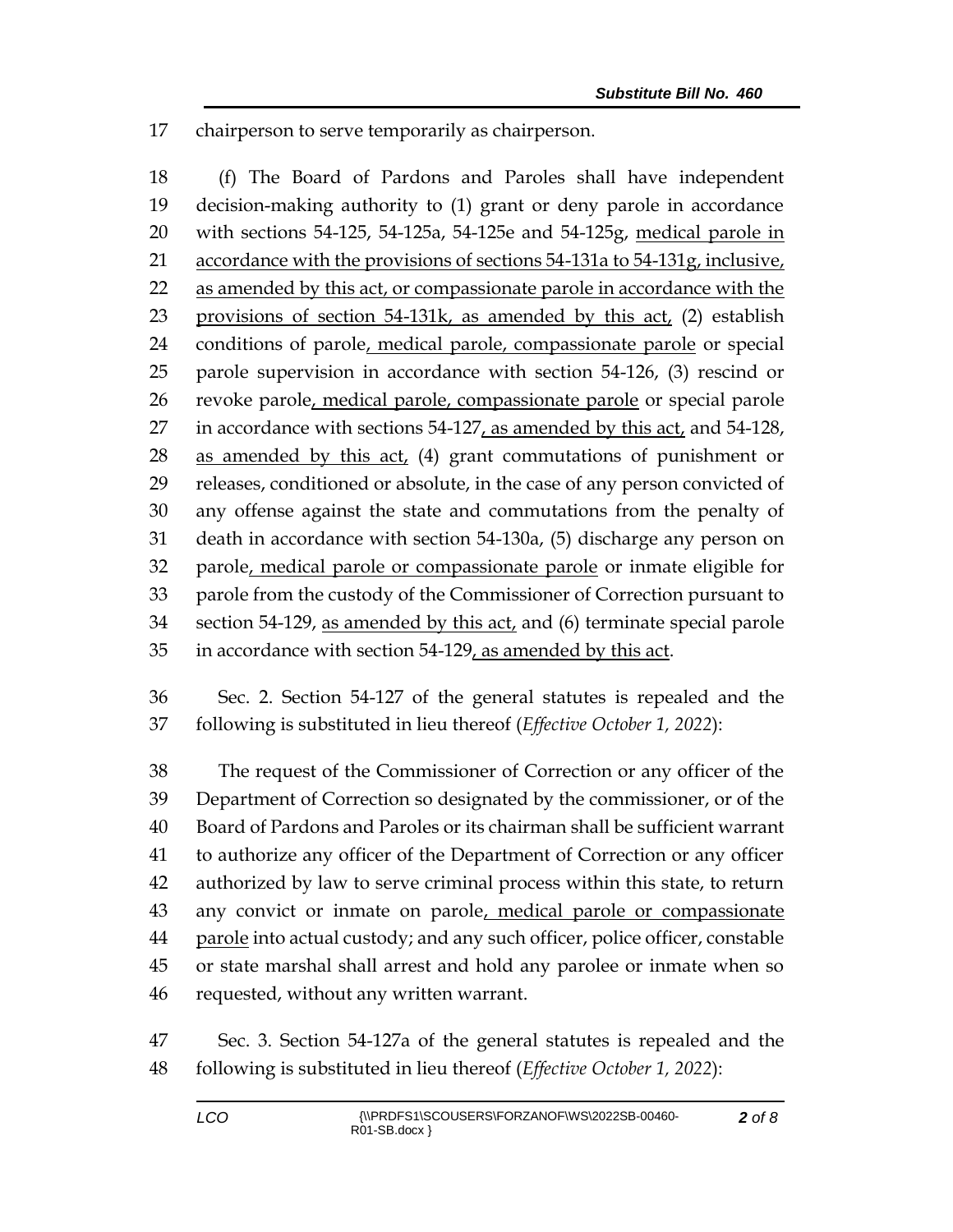All parole revocation and rescission hearings shall be conducted by an employee of the Board of Pardons and Paroles. The parole of a person who has been allowed to go on parole in accordance with subsection (a) of section 54-125a or section 54-125g, or sections 54-131a to 54-131g, 53 inclusive, as amended by this act, or section 54-131k, as amended by this act, or who has been sentenced to a period of special parole in accordance with subdivision (9) of subsection (b) of section 53a-28, shall be revoked or rescinded if, after such hearing, the employee recommends such revocation or rescission and such recommendation is approved by at least two members of a panel of the board.

 Sec. 4. Subsection (a) of section 54-128 of the general statutes is repealed and the following is substituted in lieu thereof (*Effective October 1, 2022*):

 (a) Any paroled inmate, including an inmate allowed to go on parole pursuant to sections 54-131a to 54-131g, inclusive, as amended by this act, or section 54-131k, as amended by this act, who has been returned to any institution of the Department of Correction for violation of such inmate's parole may be retained in a correctional institution for a period equal to the unexpired portion of the term of such inmate's sentence at the date of the request or order for such inmate's return less any commutation or diminution of such inmate's sentence earned, except that the Board of Pardons and Paroles may, in its discretion, determine that such inmate shall forfeit any or all of such earned time, or may be again paroled by said board.

 Sec. 5. Subsection (a) of section 54-129 of the general statutes is repealed and the following is substituted in lieu thereof (*Effective October 1, 2022*):

 (a) If it appears to the appropriate panel of the Board of Pardons and Paroles that any person on parole, medical parole or compassionate parole or inmate eligible for parole, medical parole or compassionate 79 parole or any person serving a period of special parole will lead an orderly life, the panel, by a unanimous vote, may (1) declare such person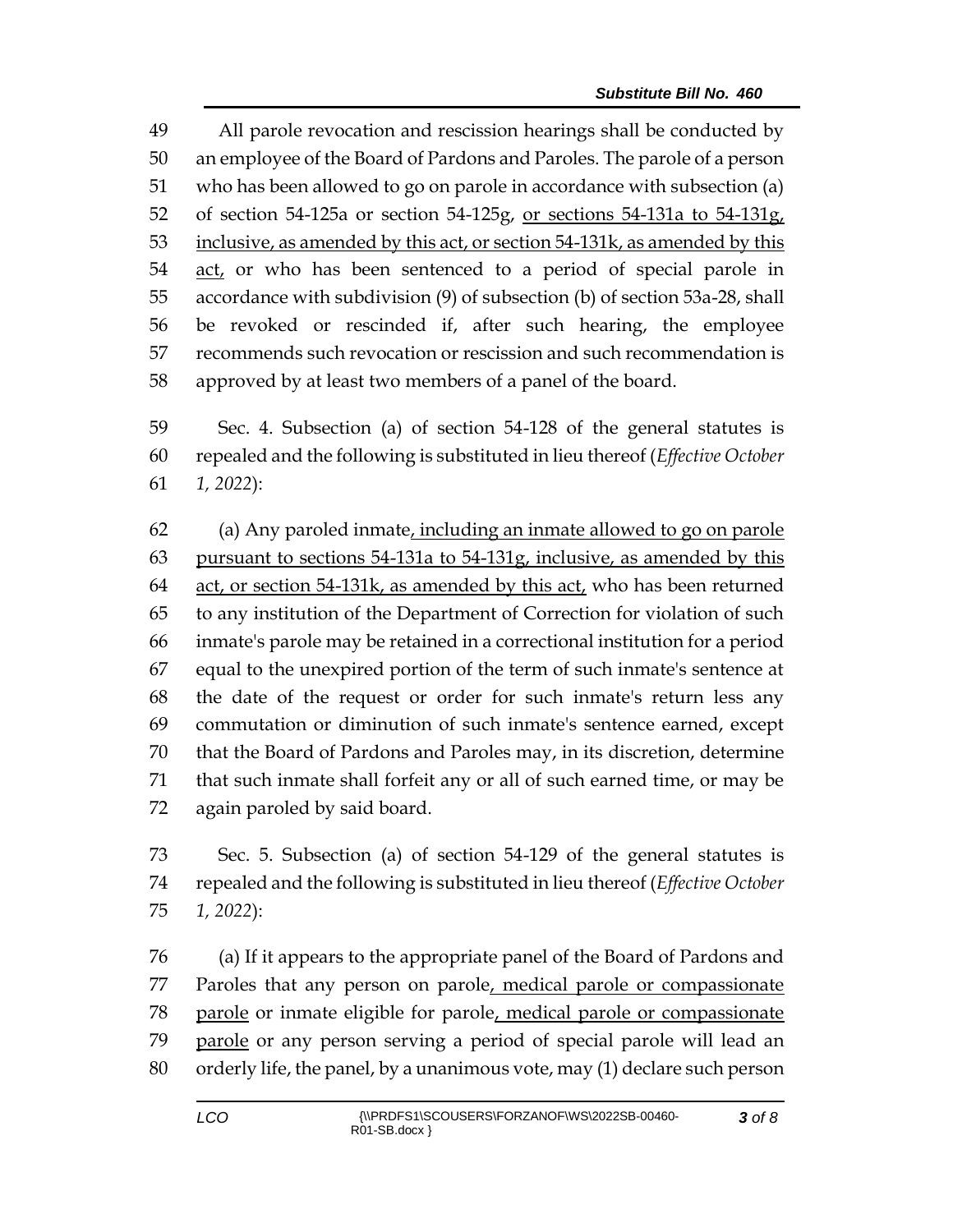on parole, medical parole or compassionate parole or inmate discharged from the custody of the Commissioner of Correction, or (2) at any time during such person's period of special parole, terminate such period, without a court order, before such person completes such period.

 Sec. 6. Section 54-131a of the general statutes is repealed and the following is substituted in lieu thereof (*Effective October 1, 2022*):

 **[**The**]** A panel of the Board of Pardons and Paroles may determine, in accordance with sections 54-131a to 54-131g, inclusive, as amended by 89 this act, when and under what conditions an inmate serving any sentence of imprisonment may be released on medical parole.

 Sec. 7. Section 54-131b of the general statutes is repealed and the following is substituted in lieu thereof (*Effective October 1, 2022*):

 **[**The**]** A panel of the Board of Pardons and Paroles may release on medical parole any inmate serving any sentence of imprisonment, except an inmate convicted of a capital felony under the provisions of section 53a-54b in effect prior to April 25, 2012, or murder with special circumstances under the provisions of section 53a-54b in effect on or after April 25, 2012, who has been diagnosed pursuant to section 54-131c as suffering from a terminal condition, disease or syndrome, and is so debilitated or incapacitated by such condition, disease or syndrome as to be physically incapable of presenting a danger to society. Notwithstanding any provision of the general statutes to the contrary, the Board of Pardons and Paroles may release such inmate at any time during the term of such inmate's sentence.

 Sec. 8. Section 54-131k of the general statutes is repealed and the following is substituted in lieu thereof (*Effective October 1, 2022*):

 (a) The Board of Pardons and Paroles may grant a compassionate parole release to any inmate serving any sentence of imprisonment, except an inmate convicted of a capital felony under the provisions of section 53a-54b in effect prior to April 25, 2012, or murder with special circumstances under the provisions of section 53a-54b in effect on or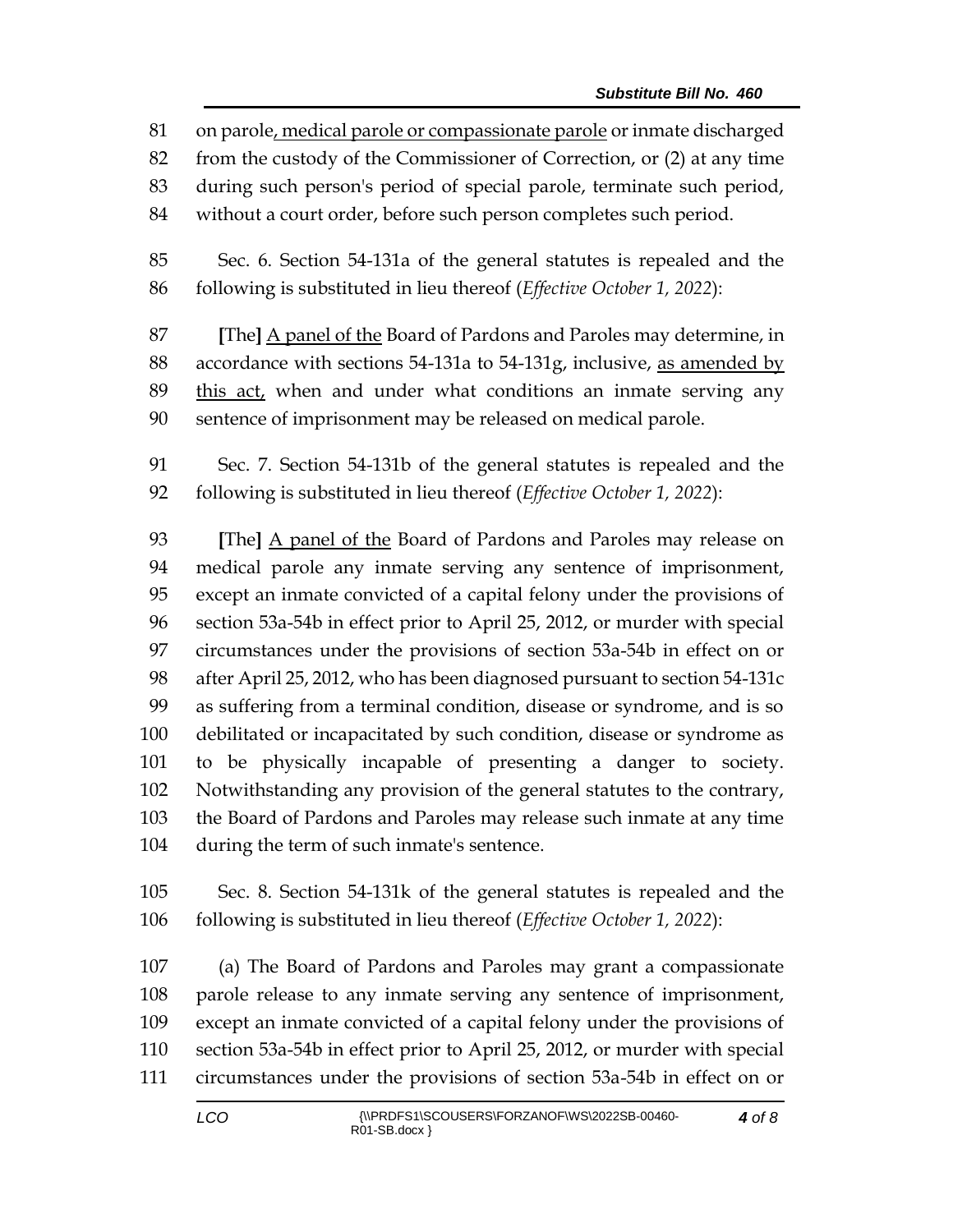after April 25, 2012, if **[**it**]** the panel finds that such inmate (1) is so physically or mentally debilitated, incapacitated or infirm as a result of advanced age or as a result of a condition, disease or syndrome that is not terminal as to **[**be physically incapable of presenting a**]** present a significantly reduced risk of danger to society, and (2) (A) has served not less than one-half of such inmate's definite or aggregate sentence, or (B) has served not less than one-half of such inmate's remaining definite or aggregate sentence after commutation of the original sentence by the Board of Pardons and Paroles.

 (b) (1) During a major disaster or an emergency declaration by the President of the United States covering any part of the state, or an emergency declaration issued by the Governor, that shall include, but need not be limited to, those declarations issued concerning the COVID- 19 pandemic, any other disease epidemic or public health emergency or a natural disaster, a panel of the Board of Pardons and Paroles may grant a compassionate parole release to any inmate serving any sentence of imprisonment, except an inmate convicted of a capital felony under the provisions of section 53a-54b in effect prior to April 25, 2012, or murder with special circumstances under the provisions of section 53a-54b in effect on or after April 25, 2012, at any time during the term of such inmate's sentence, if the panel finds (A) circumstances exist which pose a higher risk of harm to such inmate should such inmate remain confined, and (B) such inmate presents a reduced risk of presenting any danger to society.

 (2) For purposes of this subsection, "COVID-19" means the respiratory disease designated by the World Health Organization on February 11, 2020, as coronavirus 2019, and any related mutation thereof 139 recognized by said organization as a communicable respiratory disease.

 (3) Any person granted a compassionate parole release pursuant to this subsection shall, upon expiration or termination of the major disaster or emergency declaration, be ordered to appear before the Board of Pardons of Paroles or any special panel thereof appointed pursuant to this section not later than twenty days after such expiration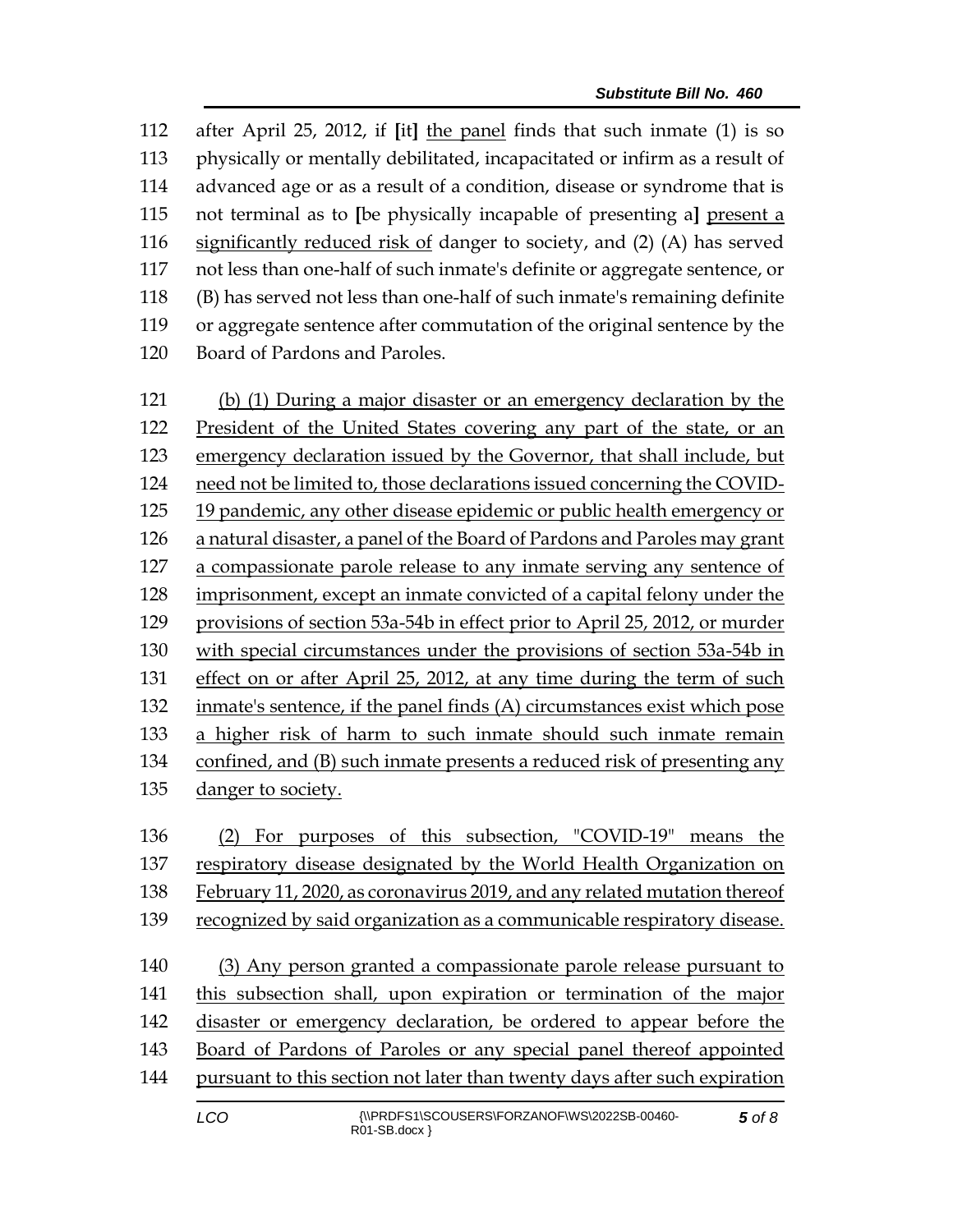| 145 | or termination for a hearing as to whether such compassionate parole           |  |  |
|-----|--------------------------------------------------------------------------------|--|--|
| 146 | release shall be revoked, continued or modified. The Board of Pardons          |  |  |
| 147 | of Paroles or any special panel thereof shall revoke a compassionate           |  |  |
| 148 | parole release if the Board or panel finds (A) the risk of harm to such        |  |  |
| 149 | person should such person be confined is no longer higher than prior to        |  |  |
| 150 | the major disaster or emergency declaration, and (B) returning such            |  |  |
| 151 | person to confinement is in the best interest of public safety.                |  |  |
|     |                                                                                |  |  |
| 152 | [(b)] (c) Any person granted a compassionate parole release pursuant           |  |  |
| 153 | to this section shall be released subject to such terms and conditions as      |  |  |
| 154 | may be established by the Board of Pardons and Paroles and [shall be           |  |  |
| 155 | supervised by the Department of Correction] the rules and regulations          |  |  |
| 156 | established pursuant to section 54-126.                                        |  |  |
|     |                                                                                |  |  |
| 157 | (d) The chairperson of the Board of Pardons and Paroles may appoint            |  |  |
| 158 | a special panel to implement the provisions of this section and review         |  |  |
| 159 | and decide requests for compassionate parole under this section on an          |  |  |
| 160 | emergency basis, and in all cases shall act in as expeditious a manner as      |  |  |
| 161 | possible.                                                                      |  |  |
| 162 | (e) The provisions of this section shall not affect an inmate's eligibility    |  |  |
| 163 | for any other form of parole or release provided by law.                       |  |  |
|     |                                                                                |  |  |
| 164 | (f) Not later than October 1, 2023, and annually thereafter, the Board         |  |  |
| 165 | of Pardons and Paroles shall report, in accordance with the provisions         |  |  |
| 166 | of section 11-4a, to the joint standing committee of the General               |  |  |
| 167 | <u>Assembly having cognizance of matters relating to the judiciary (1) the</u> |  |  |
| 168 | number of persons granted compassionate parole release in the prior            |  |  |
| 169 | year, (2) the number of such persons released who have been arrested           |  |  |
| 170 | in the prior year, (3) the number of such persons released who have been       |  |  |
| 171 | ordered reconfined based upon violations of the terms or conditions of         |  |  |
| 172 | compassionate parole release in the prior year, and (4) the number of          |  |  |
| 173 | such persons released who have been sentenced to confinement                   |  |  |
| 174 | pursuant to a separate and unrelated offense.                                  |  |  |
|     |                                                                                |  |  |
| 175 | Sec. 9. (NEW) (Effective October 1, 2022) (a) The Commissioner of              |  |  |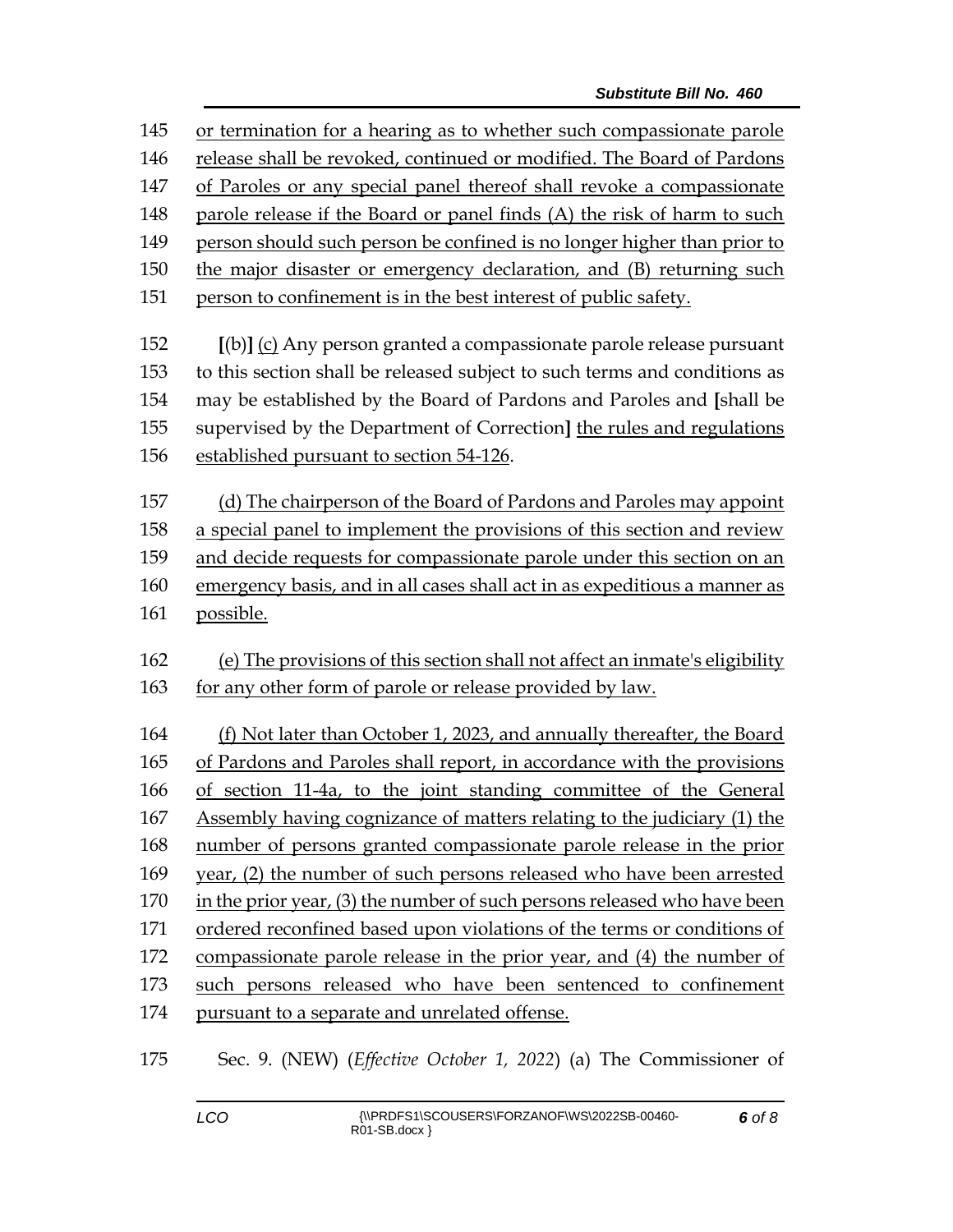Correction shall grant public health emergency release credits in accordance with subsection (b) of this section to any inmate who is serving a sentence of imprisonment whose scheduled release date is within one year of the issuance of a declaration described in subsection (b) of this section, except to an inmate who is sentenced for a violation of section 53a-54a, 53a-54b, 53a-54c, 53a-54d, 53a-55, 53a-55a, 53a-70a, 53a-70c or 53a-100aa of the general statutes, or who is a persistent dangerous felony offender or persistent dangerous sexual offender pursuant to section 53a-40 of the general statutes.

 (b) (1) Notwithstanding any provision of the general statutes, during a major disaster or an emergency declaration by the President of the United States covering any part of the state, or an emergency declaration issued by the Governor, that shall include, but need not be limited to, those declarations issued concerning the COVID-19 pandemic, any other disease epidemic or public health emergency or a natural disaster, the commissioner shall award public health emergency release credits to any inmate described in subsection (a) of this section who is serving a sentence of imprisonment during the time period covered by such major disaster or declaration toward a reduction of such inmate's term of imprisonment, in an amount equal to one hundred twenty-two days per month for each month such inmate is imprisoned during the period covered by such declaration, the amount of which shall be reduced pro rata for any month that did not fall entirely during the period covered by such declaration. The commissioner shall not award more than two hundred forty-four days' worth of credits to any such inmate during the time period covered by any such declaration.

 (2) For purposes of this subsection, "COVID-19" means the respiratory disease designated by the World Health Organization on February 11, 2020, as coronavirus 2019, and any related mutation thereof recognized by said organization as a communicable respiratory disease.

 (c) Any credit awarded under this section may only be awarded during the period of time that the inmate is sentenced to a term of imprisonment and committed to the custody of the commissioner and